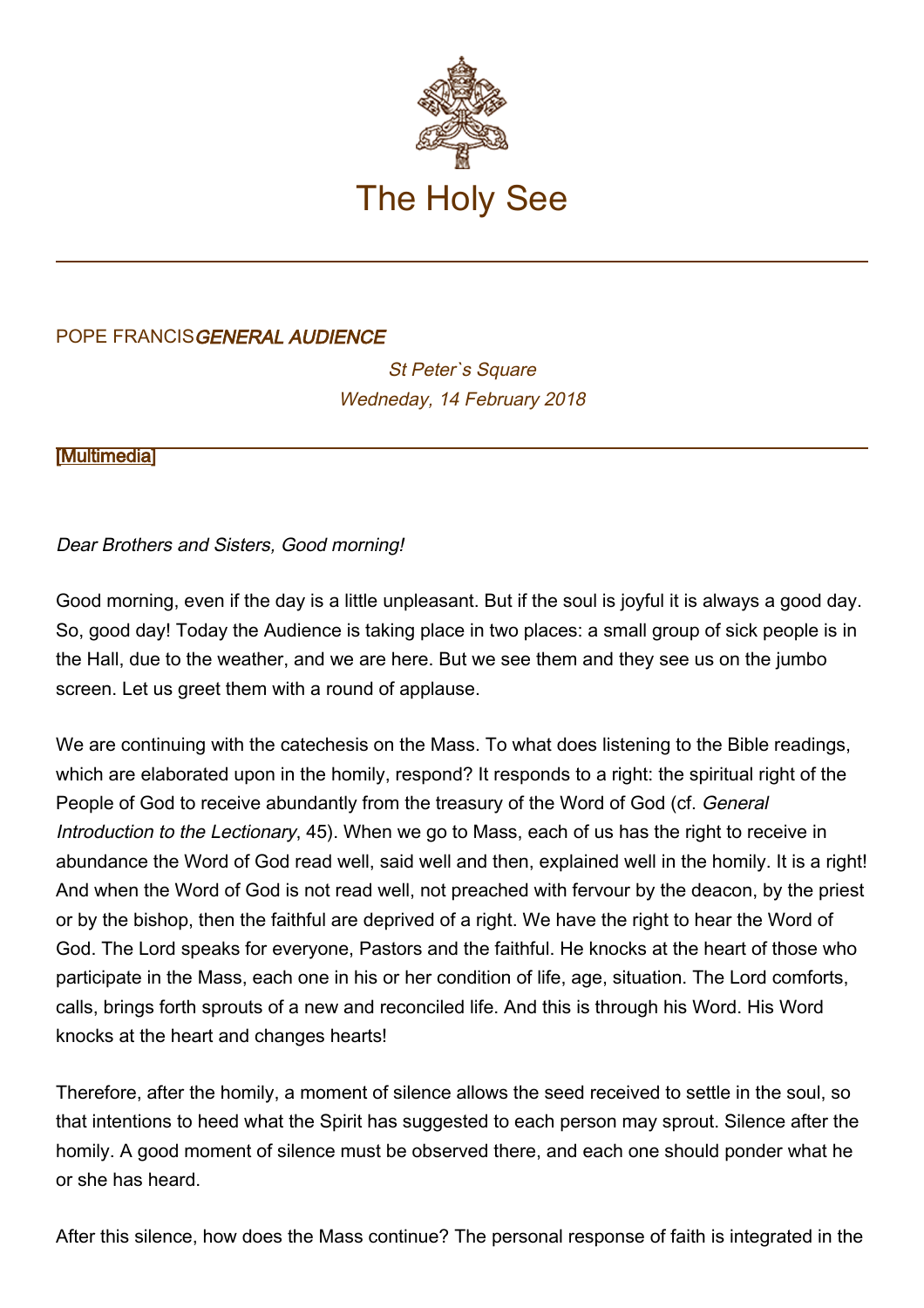Church's Profession of Faith, expressed in the Creed. We all recite the Creed in the Mass. Recited by the entire assembly, the Symbolum manifests the common response to what is heard together from the Word of God (cf. Catechism of the Catholic Church, 185-197). There is an essential nexus between listening and faith. They are linked. Indeed, this — faith — does not arise from human imagination, but, as Saint Paul recalls, "comes from what is heard, and what is heard comes by the preaching of Christ" (Rom 10:17). Thus, faith is nourished by what is heard and leads to the Sacrament. In this way, reciting the Creed enables the liturgical assembly to "call to mind and confess the great mysteries of the faith ... before these mysteries are celebrated in the Eucharist" (General Instruction of the Roman Missal, 67).

The Symbolum of Faith joins the Eucharist to Baptism, received "in the name of the Father and of the Son and of the Holy Spirit", and recalls that the Sacraments are understood in the light of the faith of the Church.

The response to the Word of God heard with faith is then expressed in the common petition, called the Universal Prayer, because it embraces the needs of the Church and of the world (cf. girm, 69- 71; General Introduction to the Lectionary, 30-31).

The Fathers of the Second Vatican Council wished to restore this prayer after the Gospel and homily, especially on Sundays and feast days, so that, with the participation of the people, "intercession will be made for holy Church, for the civil authorities, for those oppressed by various needs, for all mankind, and for the salvation of the entire world (Constitution Sacrosanctum Concilium, 53; cf. 1 Tim 2:1-2). Therefore, under the guidance of the priest who introduces and concludes, the people, "exercising the office of their baptismal priesthood, offer prayers to God for the salvation of all" (girm, 69). And after the individual intentions, proposals by the deacon or a reader, the congregation joins its voice, invoking: "Hear us, Lord".

Indeed, let us remember what the Lord Jesus told us: "If you abide in me, and my words abide in you, ask whatever you will, and it shall be done for you" (Jn 15:7). "But we do not believe this, because we have little faith". But if we had faith — Jesus says — like the mustard seed, we would have received all. "Ask whatever you will, and it shall be done for you". And in this moment of universal prayer after the Creed, it is the time to ask the Lord for the most important things in the Mass, the things we need, what we want. "It shall be done for you"; in one way or another, but "it shall be done for you". "All things are possible to him who believes", the Lord said. What did that man respond, to whom the Lord had addressed these words — "all things are possible to him who believes"? The man said: "I believe, Lord. Help my little faith". We too can say: "Lord, I believe. But help my lack of faith". And we must pray with this spirit of faith: "I believe, Lord; help my lack of faith". Worldly demands, however, do not ascend toward heaven, just as self-referential requests remain unheard (cf. Jas 4:2-3). The intentions for which the faithful people are invited to pray must give voice to the concrete needs of the ecclesial community and of the world, avoiding recourse to conventional and short-sighted formulas. The "universal" prayer, which concludes the Liturgy of